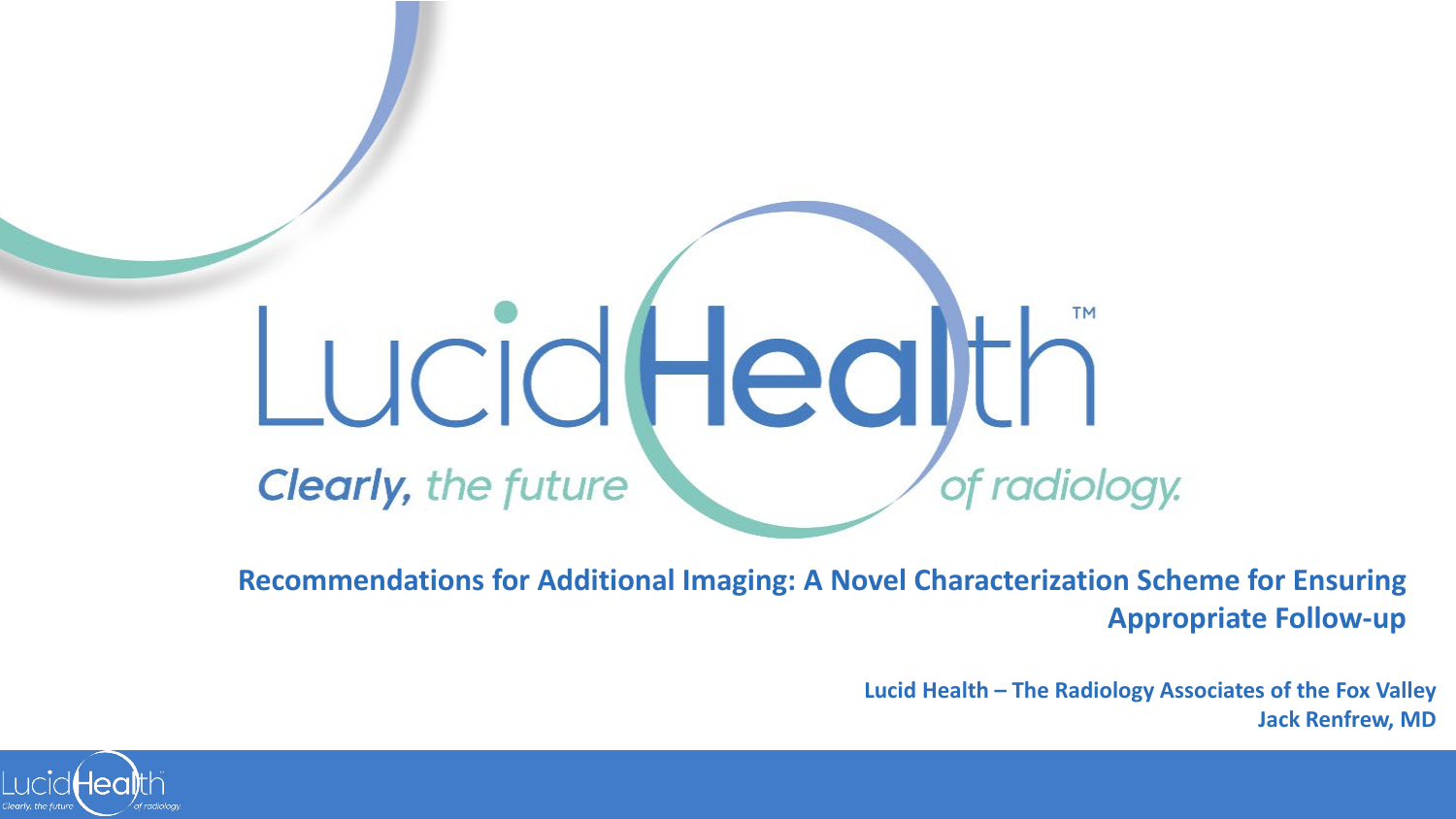# Background – Recommended Additional Imaging

- Radiologists recommend additional imaging (RAI) studies in  $1.3 20.9\%$  of cases  $^{1,2,3}$
- Studies have shown that recommended follow-up imaging is not performed 36 69% of the time  $4,5,6$
- We developed a novel characterization scheme, which mimics the American College of Radiology's Breast Imaging Reporting and Database System (BI-RADS), only the characterization scheme is applied to *all* imaging
	- Certain report modalities are excluded (e.g. mammogram), as their follow-up is assured via other processes
- We have applied this coding scheme to all reports at a moderate/large sized private practice group in the Midwest.

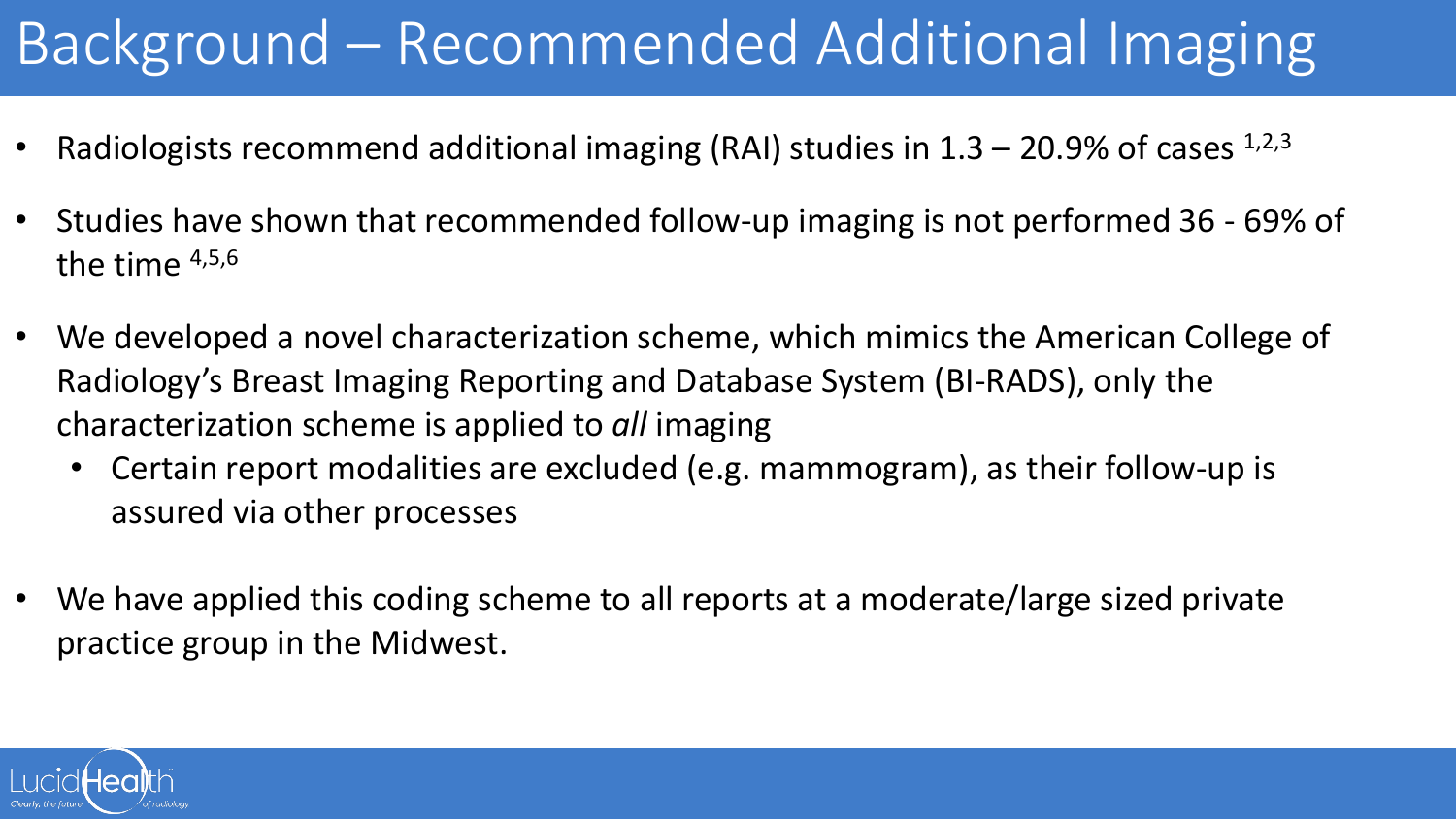# Methods – Applying a novel characterization scheme

- The characterization scheme (figure 1) was applied to all reports at a private practice radiology group in the Midwest
	- This program applied to 9 community hospitals ranging in size from  $18 - 175$  beds
- A backend database (SQL SERVER Microsoft; Redmond, WA) was constructed to interpret, log, and track these follow-up recommendations
- Case Example
	- For example, if a radiologist wants a follow-up of a chest CT nodule in 6 months, they would annotate the report as "I.3.[modality].[time interval]"
	- Here the modality and time interval for the followup exam are provided for tracking by the developed tracking algorithm (Java - Sun Microsystems; Menlo Park, CA)

| <b>Code</b>             | <b>Code Meaning</b>                                                       | <b>Categorization Code</b>                                                                                          |  |  |
|-------------------------|---------------------------------------------------------------------------|---------------------------------------------------------------------------------------------------------------------|--|--|
| $\bf{0}$                | Incomplete, further<br>imaging (or comparison<br>with priors) is required | Follow-up necessary. Further immediate imaging<br>or information is recommended. Format:<br>"I.0.[modality]".       |  |  |
| $\overline{\mathbf{1}}$ | Negative                                                                  | No follow-up. No cause of patient's symptoms<br>identified.                                                         |  |  |
| $\overline{2}$          | Benign findings                                                           | No follow-up. Potential/actual explanation of<br>patient's symptoms identified.                                     |  |  |
| 3                       | Probably benign, short<br>interval follow-up<br>suggested                 | Follow-up necessary. Further, time delayed<br>imaging is recommended. Format:<br>"I.3.[modality].[time in months]". |  |  |
| 4                       | Suspicious abnormality                                                    | Follow-up necessary. Recommend non-imaging<br>action (e.g. biopsy, referral).                                       |  |  |
| 5                       | Highly suggestive of<br>malignancy, action<br>should be taken             | Critical results.                                                                                                   |  |  |
| Int                     |                                                                           | Interventional procedure                                                                                            |  |  |

Figure 1: The categorization code adopted by the private practice radiology group to help define and track recommended follow-up examinations.

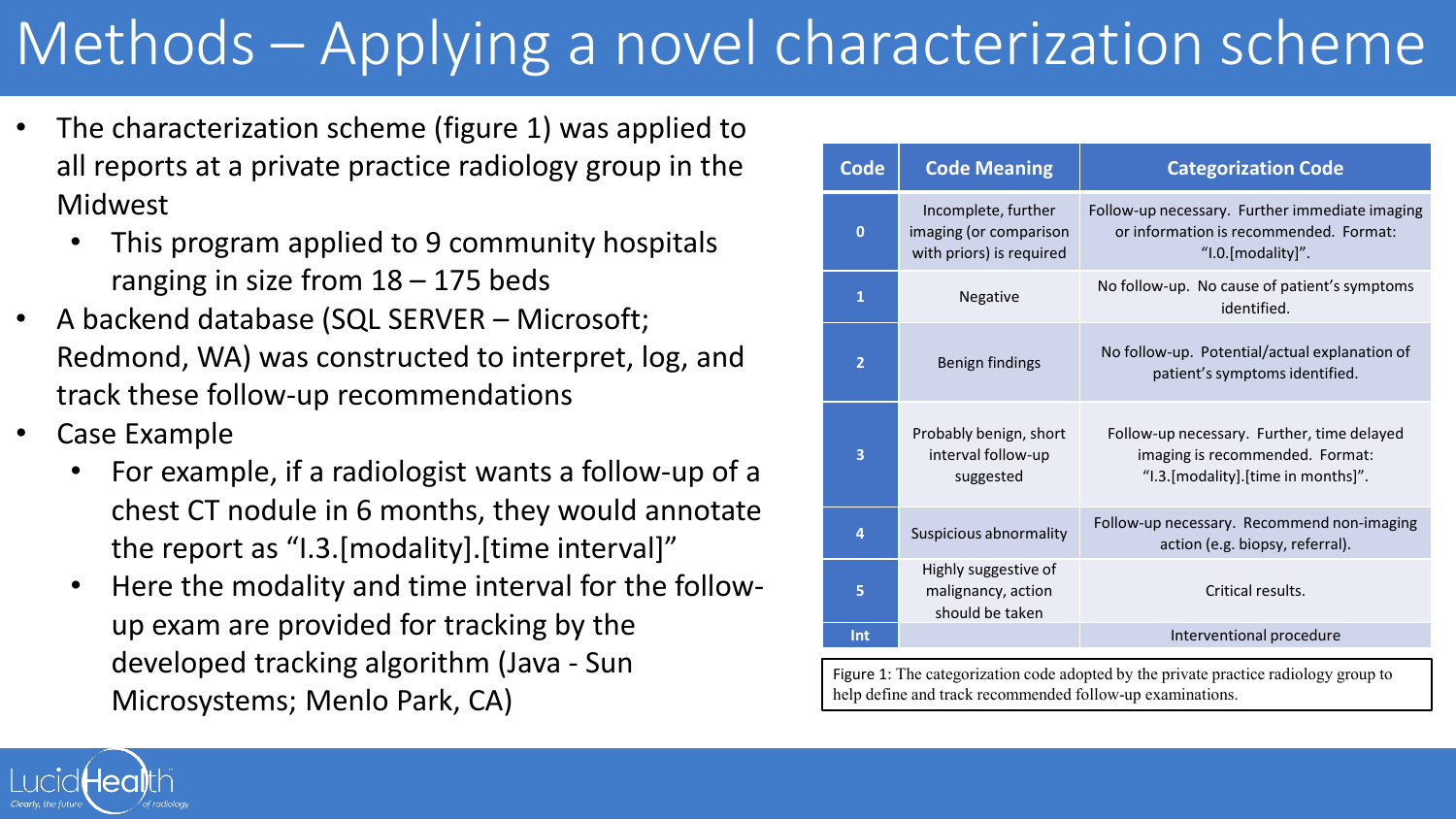# Methods – Notification of Ordering Provider

- All follow-ups are tracked and assessed for fulfillment daily
- A follow-up is considered delinquent if:
	- It has been 2 weeks since the request of an immediate follow-up (e.g. "I.CT.0")
	- It has 4 weeks since the request of a timed followup (e.g. "I.3.CT.6")
	- Additional time is allowed to PET/CT follow-up for scheduling reasons
- If a follow-up is found to be delinquent, a follow-up notification (figure 2) is sent to the ordering provider of the original exam
- This follow-up notification is accomplished via a HIPAA compliant eFax transmission, along with a copy of the **original report Figure 2:** An example of the follow-up notification sent to the ordering provider

#### Dear Dr. XXXX:

Patients demonstrating abnormal findings on radiology studies which require subsequent monitoring are sometimes lost to follow up. This results in poor patient care and significant legal liability for you and our local healthcare systems. In an effort to address this, our medical practice tracks recommendations for radiology follow up made by our physicians. This is intended to augment, but not replace, your clinical follow up of these patients.

On [Date of Original Exam], you ordered a [exam modality] on patient: [Patient Name] (DOB: [Patient DoB]; MRN: [Patient MRN]). This exam demonstrated a finding that required further imaging evaluation.

The relevant radiology report is included in this communication. To date, we do not have record indicating that this follow-up imaging has been performed.

We are aware there are numerous reasons why we may have no record of the imaging being performed, but we wish to ensure your patients are never lost to follow up. If you feel that this letter should be forwarded to another medical provider please do so, or inform us that we may do so.

In the event that this matter has already been clinically addressed, please disregard this notification. If you wish to stop receiving these notifications, please send an email to *[contact information]* with the subject header "STOP".

#### Thank You,

The Radiology Associates of the Fox Valley

Contact information

[The original text of the report, including the recommendation for follow-up, is displayed here.]

if the follow-up was not performed within out system. Note that a copy of the original report is included for the ordering provider's reference.

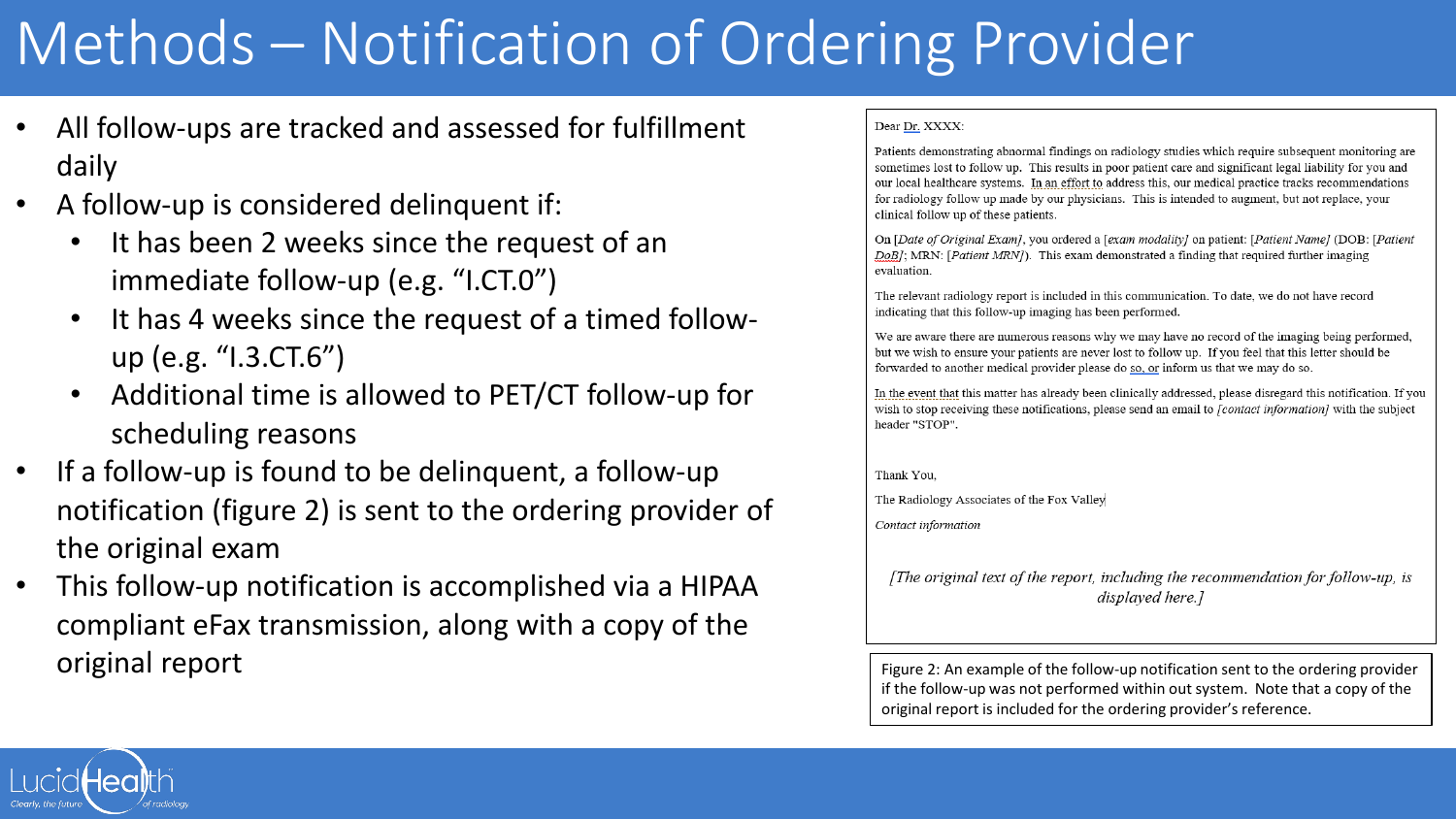### Results – Overall RAI trends

|                          | <b>CR</b>               | <b>CT</b>                 | <b>MR</b>               | <b>US</b>                  | <b>NM</b>                  | <b>Other</b>               | <b>Total</b>            |                                                                                                                                                                               |
|--------------------------|-------------------------|---------------------------|-------------------------|----------------------------|----------------------------|----------------------------|-------------------------|-------------------------------------------------------------------------------------------------------------------------------------------------------------------------------|
| <b>Total</b>             | 131,181                 | 47,888                    | 19,030                  | 23,868                     | 2.385                      | 6,565                      | 237,917                 | Table 1. Summary of all codes                                                                                                                                                 |
| RAI*                     | 701                     | 1,915                     | 183                     | 583                        | 53                         | 9                          | 3,444                   | supplied by the radiologists                                                                                                                                                  |
| % RAI<br>(95% CI)        | 0.51<br>$(0.47 - 0.54)$ | 4.09<br>$(3.91 -$<br>4.27 | 0.98<br>$(0.84 - 1.12)$ | 2.73<br>$(2.52 -$<br>2.93) | 2.22<br>$(1.63 -$<br>2.81  | 0.14<br>$(0.05 -$<br>0.23) | 1.44<br>$(1.42 - 1.52)$ | for 2019.<br>* - Recommended Additional<br>Imaging<br><sup>†</sup> - Compliance with                                                                                          |
| <b>CRAI<sup>t</sup></b>  | 329                     | 696                       | 67                      | 256                        | 33                         | $\overline{7}$             | 1,388                   | recommended additional<br>imaging<br>§ - The number of additional<br>follow-ups performed after<br>the HIPAA compliant<br>communication was sent to<br>the ordering provider. |
| % CRAI                   | 46.9<br>$(43.2 - 50.6)$ | 36.4<br>$(34.2 -$<br>38.5 | 36.6<br>$(29.6 - 43.6)$ | 43.9<br>$(39.9 -$<br>47.9) | 62.2<br>$(49.2 -$<br>75.3) | 77.8<br>$(50.6 -$<br>100)  | 40.3<br>$(38.7 - 41.9)$ |                                                                                                                                                                               |
| Post-letter <sup>§</sup> | 53                      | 383                       | 35                      | 85                         | 14                         | $\overline{0}$             | 570                     |                                                                                                                                                                               |
| <b>%个CRAI</b>            | $+7.56%$                | $+20.0%$                  | $+19.1%$                | $+14.5%$                   | $+26.4%$                   | $\overline{0}$             | $+16.5%$                |                                                                                                                                                                               |

This analysis consists of a total of 237,917 reports coded during the 2019 Calendar year

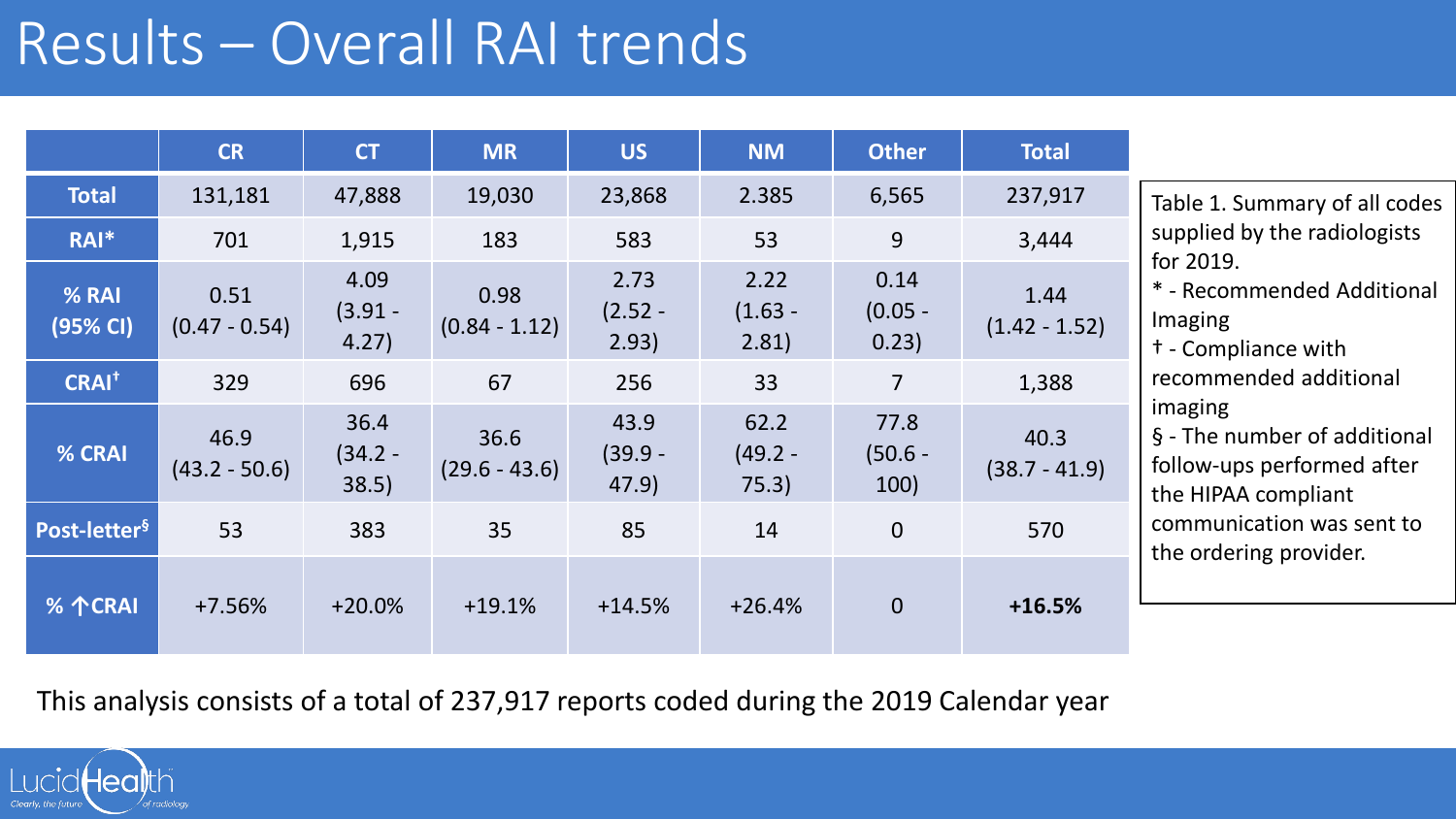## Results – Clinical Impact

- Following the HIPAA compliant notification, there was a noticeable increase in follow-up adherence
- A total of 570 additional follow-up exams were performed secondary to the follow-up notification letter
- This equates to an additional 13% of RAI being completed
- In addition, a number of additional biopsies and follow-up exams (Table 3) were performed thanks to our notification letter
	- The pathology was not always available, with path result assumed in some cases based on history of subsequent radiology exams
	- Several cases were marked as clinically determinate based on the follow-up exam (e.g. recurrent lymphoma)

|                                                                                          | <b>CR</b> | <b>CT</b> | <b>MR</b> | <b>US</b> | <b>NM</b> | Total |
|------------------------------------------------------------------------------------------|-----------|-----------|-----------|-----------|-----------|-------|
| Additional<br><b>Exams</b><br><b>Performed post-</b><br>notification                     | 53        | 383       | 35        | 85        | 14        | 570   |
| Table 2: The number of additional follow-up exams after the notification letter was sent |           |           |           |           |           |       |

|                                                                 | # of exams | % of all RAI |
|-----------------------------------------------------------------|------------|--------------|
| <b>Bx performed - path positive</b>                             | 15         | 2.64%        |
| <b>Bx performed - path unavailable</b>                          | 30         | 5.27%        |
| <b>Presumed Malignant case on</b><br>follow-up                  | 14         | 2.46%        |
| <b>Suspicious finding - additional</b><br>follow-up recommended | 26         | 4.57%        |

Table 3: A table summarizing the clinical impact of the follow-up assurance scheme.

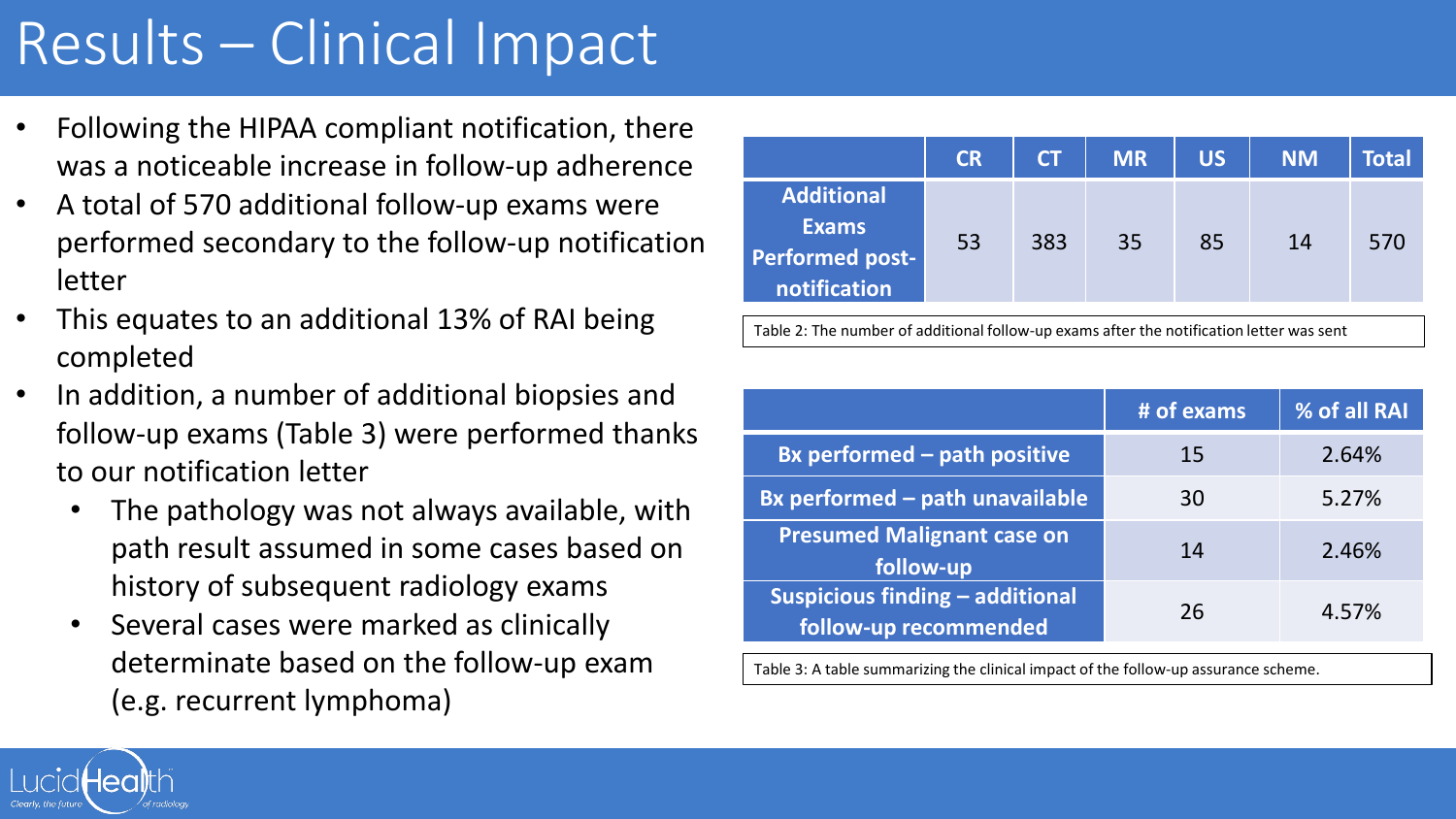### Discussion

- We describe a categorization system which allows identification of reports when further imaging is recommended, identify when this recommended imaging is not performed, and contact the ordering physician to help ensure appropriate follow-up.
- We trained a group of 35 board certified radiologists providing coverage to 9 community practice hospitals in the use of this system and coded a total of 237,917 reports over a one-year period.
- We developed a computerized system to track whether the recommended imaging was performed, and a HIPAA compliant method to alert ordering physicians when such imaging was not performed.
- We sent 2,056 notifications when further imaging was not performed, resulting in obtaining 570 further studies and improving overall compliance with recommendations by 13.1%.
- All such requests for additional follow-up imaging were made on the basis of imaging findings alone, no clinically conditional follow-up recommendations were tracked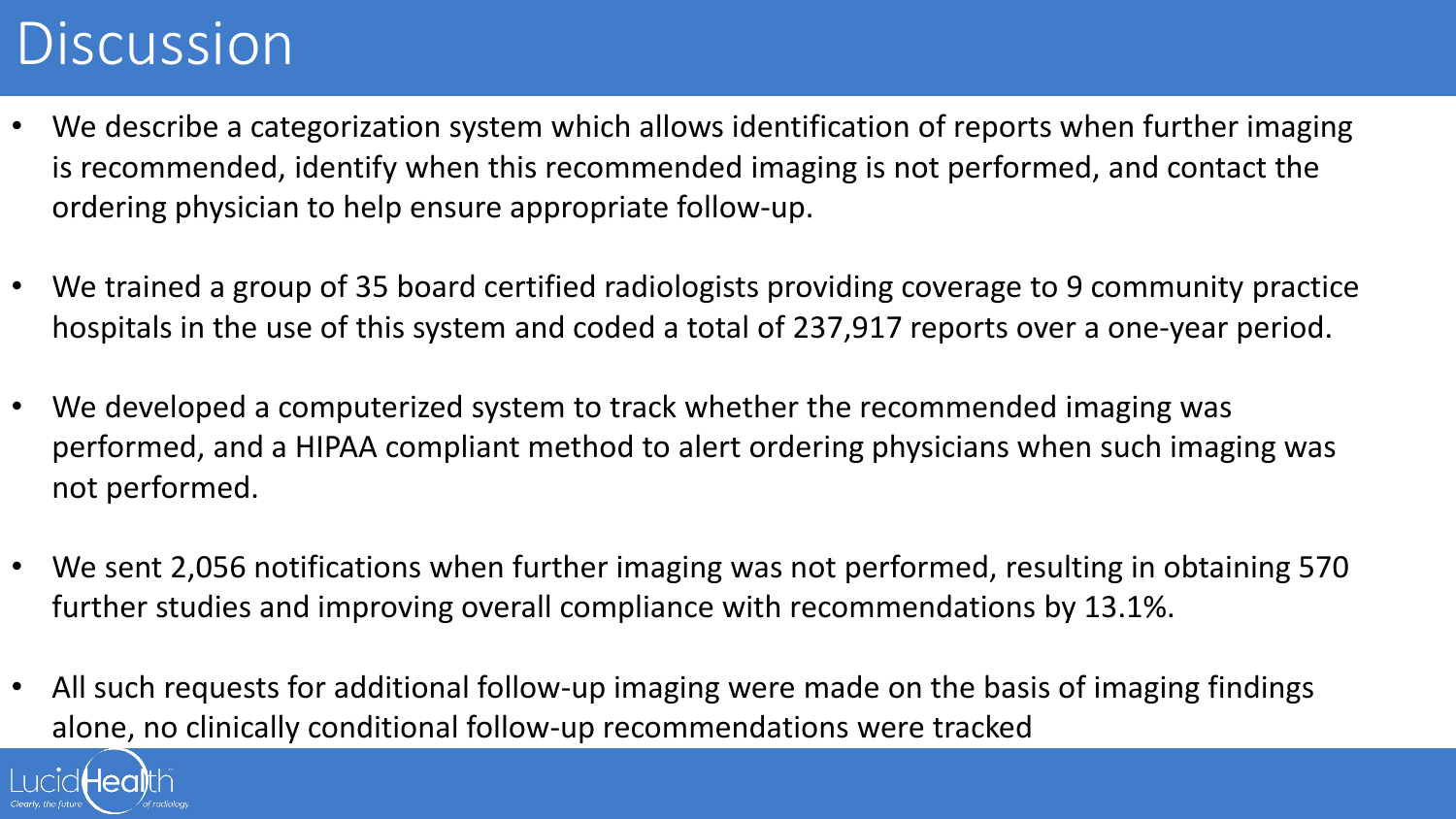## Discussion

- As our group reads over 250,000 cases a year, we wanted a system that was at least partially automated.
- The system implemented was on a small enough scale that each follow-up recommendation was evaluated by a Board certified radiologist to evaluate for alternative follow-up completion criteria before a letter was sent to the ordering provider
- The scheme is intended as an adjunct to the various other "-RADS" schemes in the literature.
	- For example, while Lung-rads may help determine the correct interval for follow-up imaging, the categorization scheme detailed in this report ensures the follow-up occurs
- The overall completed recommended additional imaging (CRAI) was similar to the literature  $(\sim40\%)$ 
	- There are many reasons why CRAI is perhaps lower than expected: patients decline the follow-up exam, the patient has since been given a subspecialist referral (obviating the need for imaging), the patient has transitioned to hospice, the patient has a contraindication to the requested exam, etc.
- The additional imaging performed has a definitive, measurable impact on clinical care as evidenced by the increased # of clinically appropriate biopsies and surveillance imaging

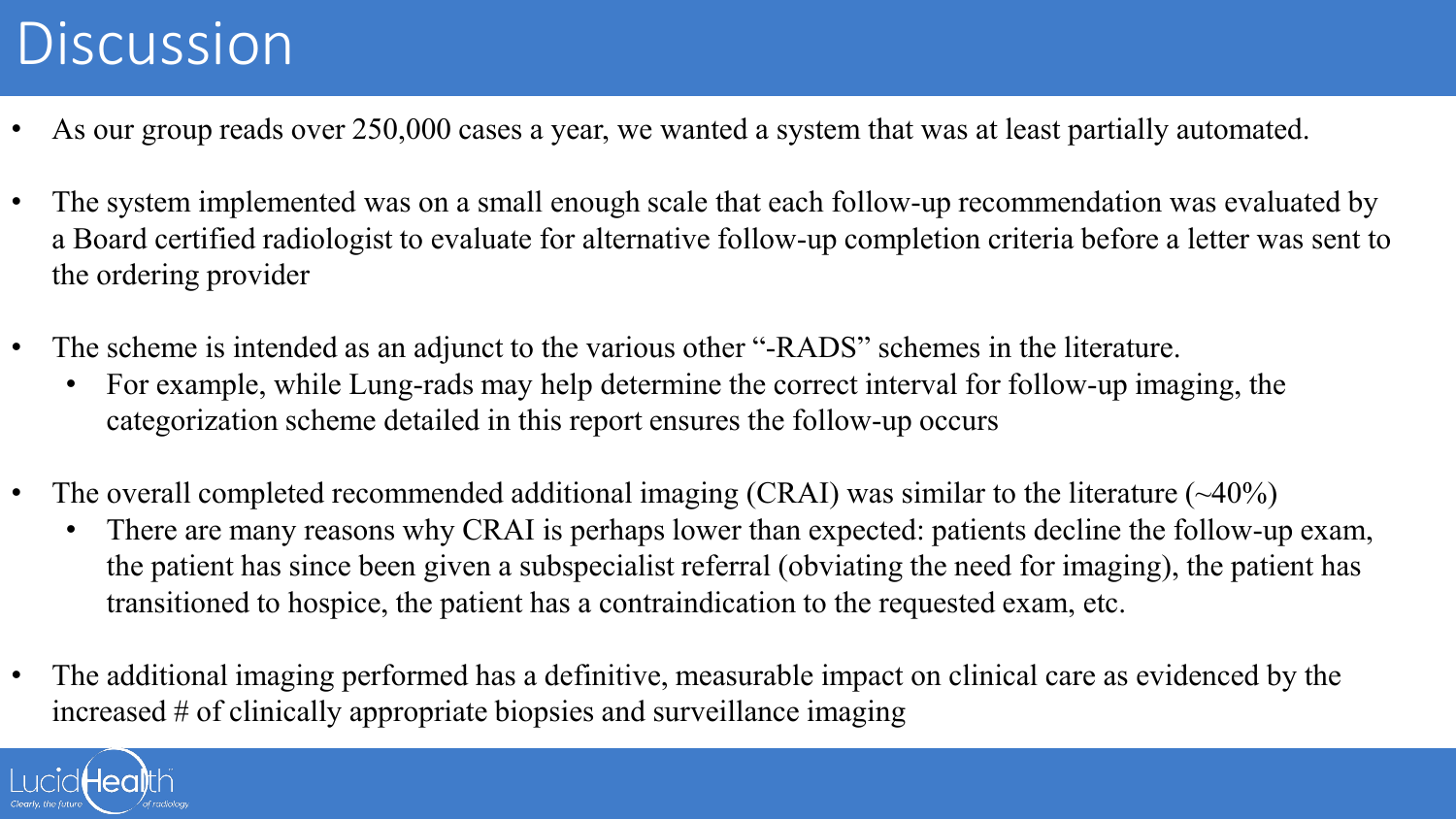### Discussion – Future work

- The code used by our group also supplies a "positive or negative" designation
	- The radiologist codes the exam as "positive" if there is a radiological finding for the provided indication, and "negative" if it does not
- As radiology transitions from a fee-for-service industry, this data could be used to help further evaluate ordering provider imaging habits and identify outliers
	- Providers with a high proportion of 'negative' studies, compared to their peers, may benefit from altering their ordering habits
- Additional notification methods would likely be of benefit
	- Notifying the patient's PCP or, even, the patient themselves, could have an additional benefit on follow-up adherence.
- Implementation of Natural Language Processing (NLP) would help to scale this application to a higher volume setting
- More complete access to the Electronic Medical Record (EMR) at the participating facilities would help us better delineate the clinical improvements realized by this characterization scheme